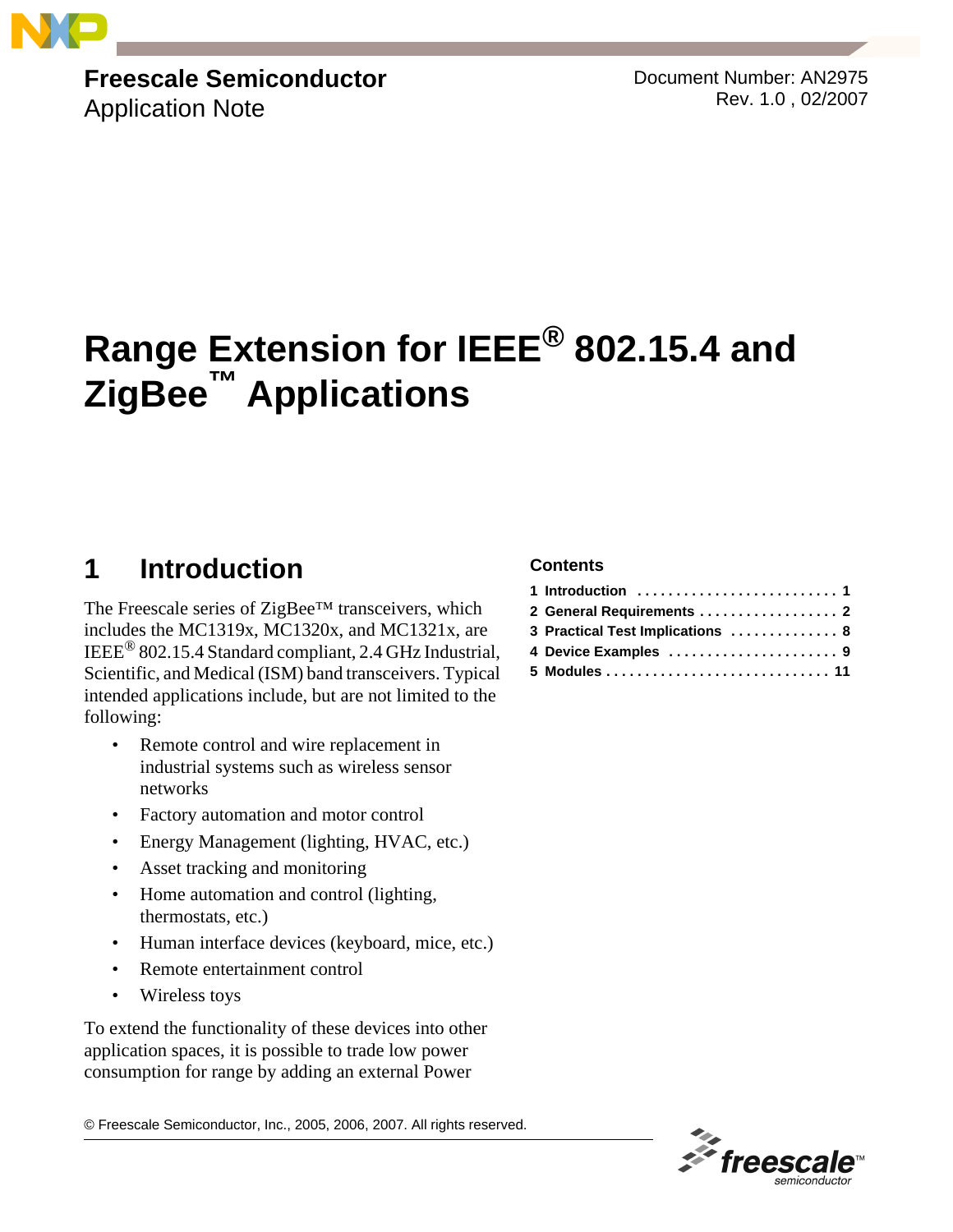

Amplifier (PA) and/or a Low Noise Amplifier (LNA). This note provides general guidance on using these external components. A major consideration in the selection of a PA and/or LNA are the limits imposed by the following standards:

- IEEE 802.15.4
- FCC 15.247
- RSS-210
- ETSI EN 300 328
- ARIB STD-T66

Other local regulations and limits may apply. Approval for an end product solution under these standards is done on a case by case basis. Freescale recommends that a competent approval body and/or a consultant in the field be consulted as early as possible in the design process. Additionally, Freescale cannot by held liable for the use of the information contained herein, which is meant to provide general guidance only.

All calculations contained in this note are based upon a nominal 0dBm output power from the transceiver. The detailed performance of the transceiver can be found in the respective device data sheet and/or reference manual.

## <span id="page-1-0"></span>**2 General Requirements**

The PA and LNA general requirements described in this note are limited to applications in the 2.4GHz ISM band.

### **2.1 IEEE 802.15.4 Parameters**

The following parameters defined in the IEEE 802.15.4 standard are met or exceeded by the performance of the Freescale transceivers and should not be degraded by the addition of a PA in the transmit path:

- Tx maximum output power is -3dBm at the lower limit and are not specified for the upper limit. The regulatory bodies do specify an upper limit to the maximum output power, which will be covered in a later section.
- Carrier accuracy and modulation accuracy are not to exceed +/-40ppm.
- EVM cannot exceed 35%.
- Tx spectral density has to be less than -20dBc relative to carrier and less than -30dBm absolute power, both at +/-3.5MHz offset from highest average spectral power measured within +/-1MHz of carrier. Relative and absolute spectral powers are measured with a 100kHz bandwidth.

Tx power control range and Tx power step size are not explicitly set by the 802.15.4 standard. However, Section 6.7.6 states, "Devices should transmit lower power when possible in order to reduce interference to other devices and systems".

For any design that uses an external LNA, ensure that the design meets the requirements as described in the following sections of the IEEE 802.15.4 Standard:

- Section 6.5.3.4 (Jamming Resistance)
- Section 6.7.6 (Receiver Maximum Input Level)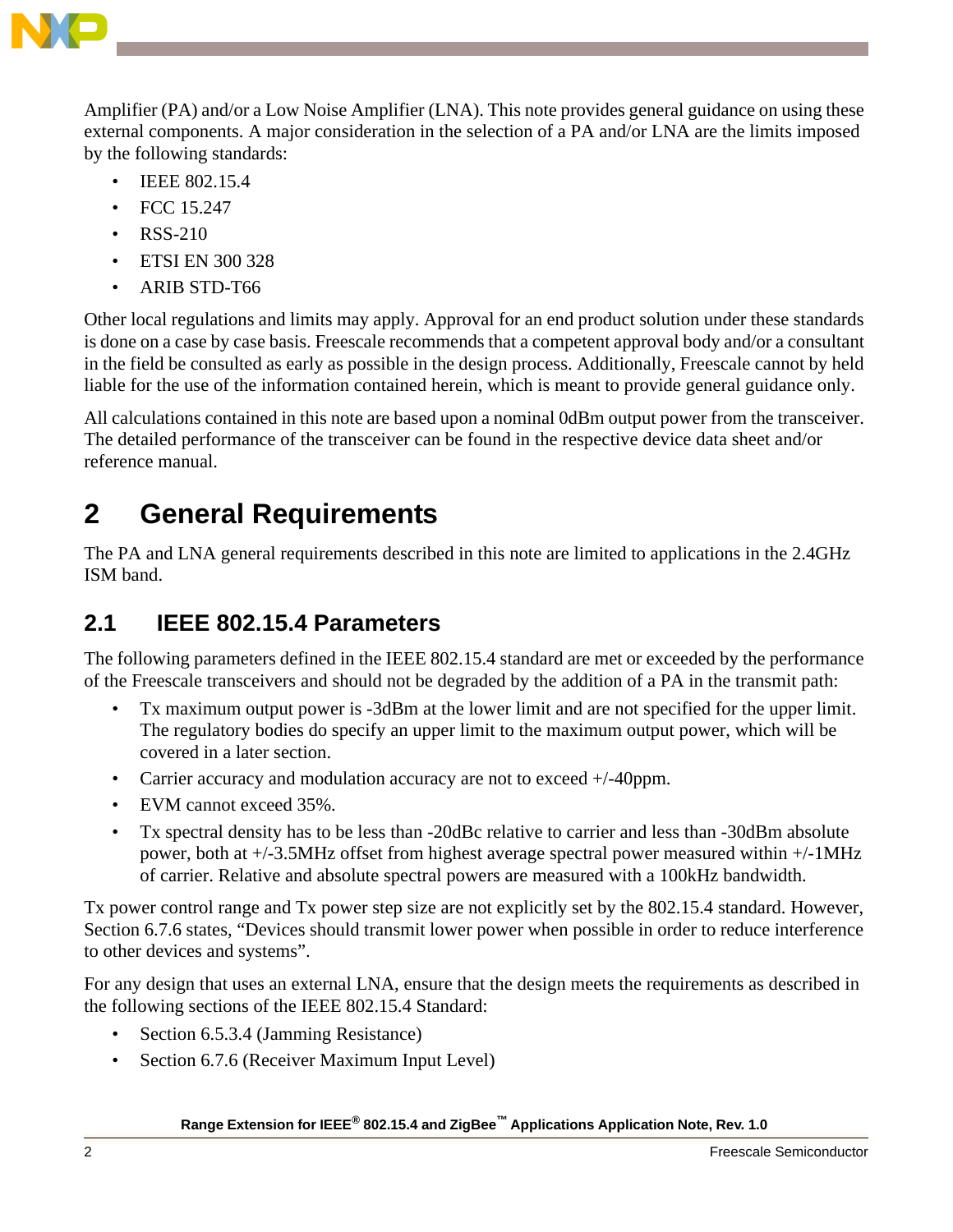

#### **2.2 Regulatory Standards (Transmitter Output Power)**

The maximum allowed output power of the transmitter with the external PA is defined by the regulatory standards and is summarized in [Table 1.](#page-2-1)

<span id="page-2-1"></span>

| <b>Geographical Region</b> | <b>Radiated Power (EIRP)</b> | <b>Conducted</b><br><b>Power</b> | Max Allowed Antenna Gain                                                               | <b>Standard</b>              |
|----------------------------|------------------------------|----------------------------------|----------------------------------------------------------------------------------------|------------------------------|
| -United States / Canada    |                              | 1 W<br>30 dBm                    | 6 dBi                                                                                  | FCC 15.247<br><b>RSS-210</b> |
| <b>Europe</b>              | 100 mW<br>$(20$ dBm $)$      |                                  | 0 dBi (Peak gain above 0 dBi reduces<br>the allowable TX power by the same<br>amount.) | EN 300 328                   |
| Japan                      |                              | 10 mW/MHz<br>10 dBm/MHz          | l 2.14dBi for conducted test                                                           | ARIB STD-T66                 |

**Table 1. Max Transmitter Output Power as Defined by Regulatory Standards**

In [Figure 1](#page-2-0), the output power limits for conducted measurements, as listed in [Table 1](#page-2-1), are superimposed on a measured 2480MHz modulated carrier with no external PA.

<span id="page-2-0"></span>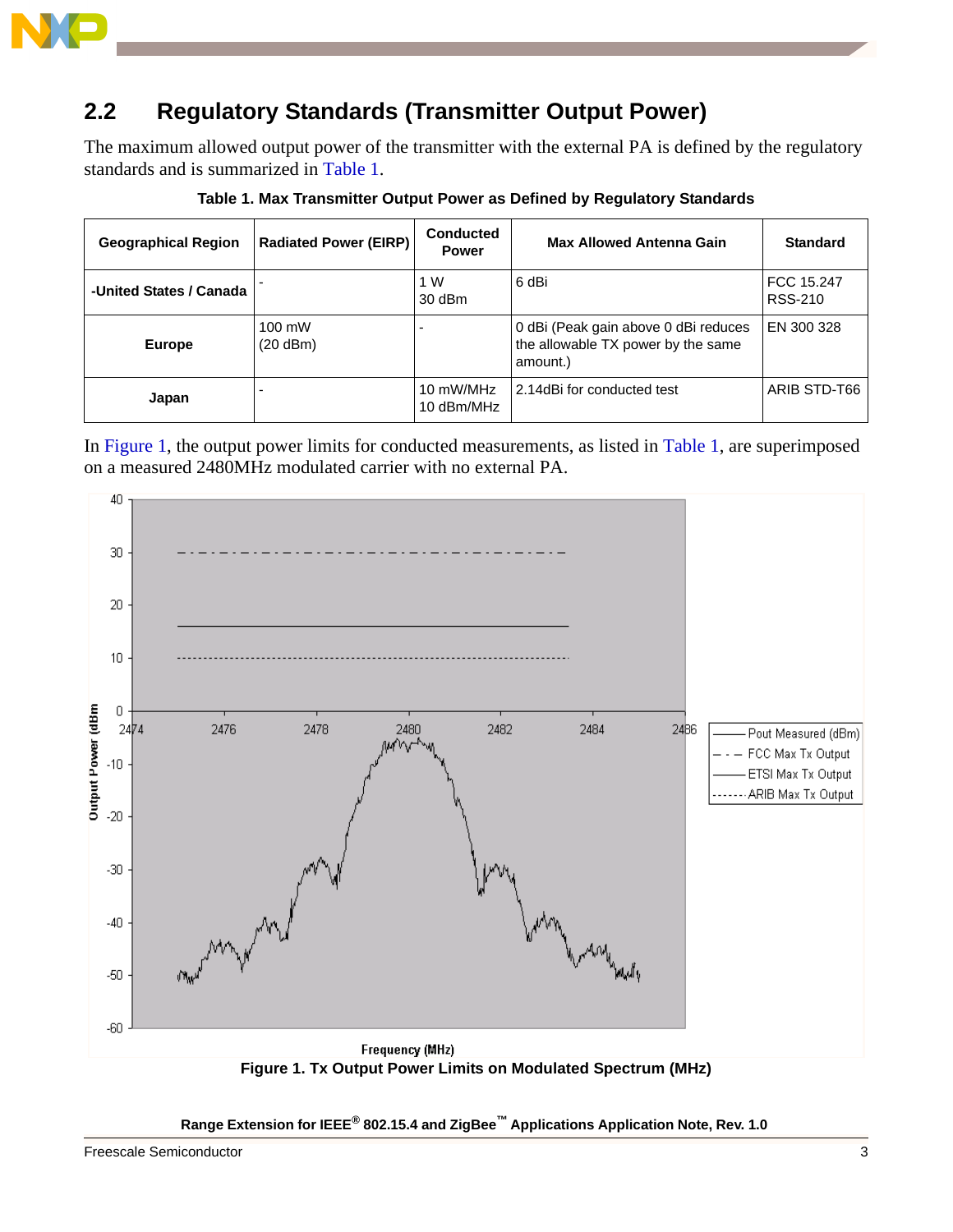

#### **2.3 Regulatory Standards (Spurious Emissions)**

The regulatory standards set limits on the spurious emissions and are summarized in [Table 2.](#page-3-0) FCC and some ETSI standards tests are radiated measurements, which are affected by the antenna gain at the frequency of interest. [Table 2](#page-3-0) also lists FCC limits for a 100 percent duty cycle only. The FCC does allow for a reduction in duty cycles to a minimum of 10%, which translates to an increase on the spurious emissions limits.

#### **NOTE**

ETSI and ARIB do not allow any relaxation of limits for duty cycle.

<span id="page-3-0"></span>

| <b>Geographical Region</b>  | <b>Radiated Power</b><br>(EIRP) | Conducted<br><b>Power</b>     | <b>Relevant Frequency Bands</b>                                                                                                                                                                      | <b>Standard</b>              |
|-----------------------------|---------------------------------|-------------------------------|------------------------------------------------------------------------------------------------------------------------------------------------------------------------------------------------------|------------------------------|
| <b>United States/Canada</b> | $-41.2$ dBm/MHz                 |                               | <b>Restricted Bands:</b><br>$2310 - 2390$ MHz<br>$2483.5 - 2500$ MHz<br>$4.5 - 5.15$ GHz<br>$7.25 - 7.75$ GHz<br>$10.6 - 12.7$ GHz<br>$14.47 - 14.5$ GHz<br>$17.7 - 21.4$ GHz<br>$22.01 - 23.12$ GHz | FCC 15.247<br><b>RSS-210</b> |
|                             |                                 | $-20$ dBc                     | All frequencies not listed in above cells.                                                                                                                                                           |                              |
|                             | -36 dBm/MHz                     | ٠                             | $30$ MHz $-$ 1 GHz                                                                                                                                                                                   | EN 300 328                   |
|                             | -30 dBm/MHz                     |                               | 1 GHz - 12.75 GHz                                                                                                                                                                                    |                              |
| <b>Europe</b>               | -47 dBm/MHz                     |                               | <b>Restricted Bands:</b><br>$1.8 - 1.9$ GHz<br>$5.15$ GHz $-5.3$ GHz                                                                                                                                 |                              |
|                             |                                 | 25 µW/MHz<br>$-16.02$ dBm/MHz | $2387 - 2400$ MHz<br>2483.5 - 2496.5 MHz                                                                                                                                                             | ARIB<br>STD-T66              |
| Japan                       |                                 | 2.5 µW/MHz<br>-26.02 dBm/MHz  | $10 - 2387$ MHz<br>2496.5 - 8000 MHz                                                                                                                                                                 |                              |

|  | Table 2. Max Transmitter Spurious Emissions as Defined by Regulatory Standards |  |  |  |
|--|--------------------------------------------------------------------------------|--|--|--|
|  |                                                                                |  |  |  |

The strictest limitations to using an external PA are those imposed by the FCC on the frequencies directly adjacent to the upper and lower edges of the 2.4 GHz ISM band. As shown in [Figure 2](#page-4-0), the channel that most closely falls into an FCC restricted band is the upper channel at 2480MHz. There is more margin for the lower channel at 2405MHz.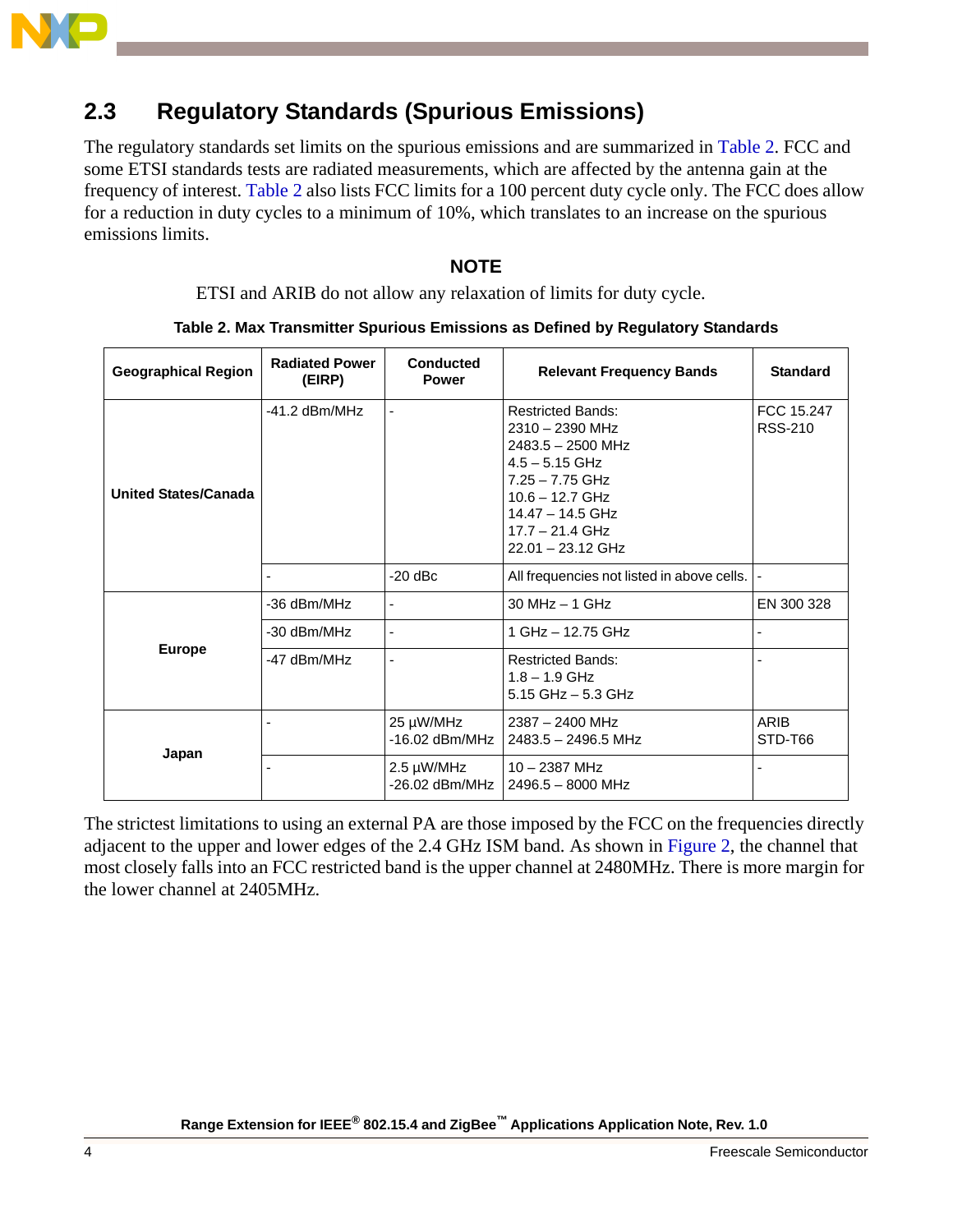



**Figure 2. Spurious Emissions Limits on Upper and Lower Channels**

<span id="page-4-0"></span>[Figure 3](#page-5-0) shows the 2480MHz modulated carrier in a 10MHz span. The spurious limits from the regulatory bodies are superimposed on the spectrum, which fails FCC spurious emission requirements for a 100% duty cycle. There is more margin available against the ETSI and ARIB requirements. The non-ideal behavior of the spectrum is due to the following:

- Modulation sideband spectral regrowth
- Phase noise
- Switching noise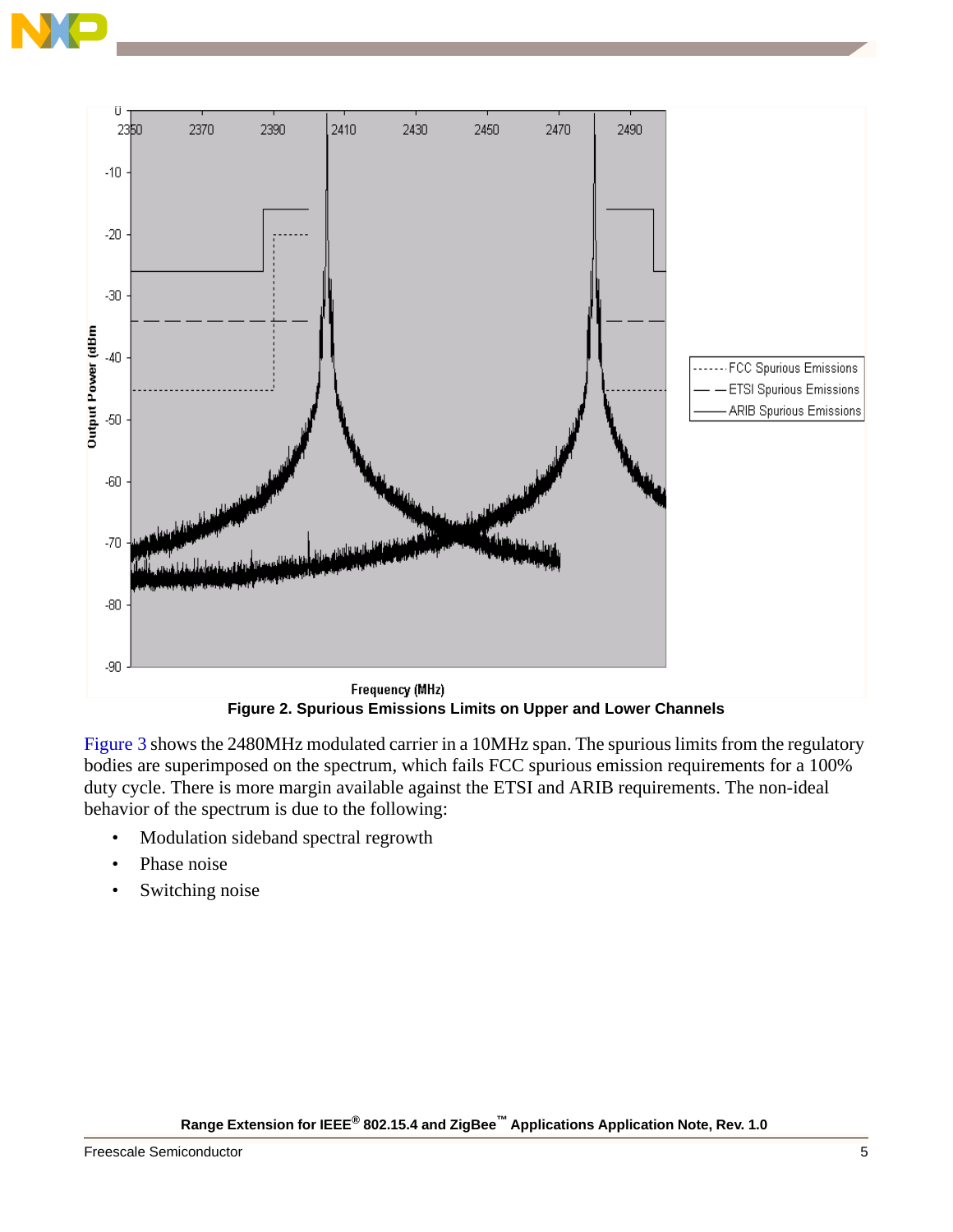



<span id="page-5-0"></span>**Frequency (MHz) Figure 3. Spurious Emissions Limits on Modulated Spectrum (2480MHz)**

| <b>Regulatory Body</b> | Margin (dB) |
|------------------------|-------------|
| FCC                    | none        |
| <b>ETSI</b>            | 11          |
| ARIB                   | 29          |

**Table 3. Margin to Regulatory Body Spurious Emission Limits**

Even the perfect theoretical IEEE 802.15.4 waveform has limited margin vs. the FCC requirements for a 100% duty cycle.

<span id="page-5-1"></span>If the duty cycle is reduced from 100%, then the spurious emissions limits are effectively increased and more transmitter output power is allowed for FCC requirements. The majority of IEEE 802.15.4 applications can make use of the increased spurious emissions limits due to extremely low duty cycles. [Table 4](#page-5-1) shows the increase in output gain that is allowable through duty cycle reduction.

#### **Table 4. Margin with Various FCC Duty Cycles**

| <b>FCC Duty Cycle</b> | Margin (dB) |
|-----------------------|-------------|
| 100%                  | none        |
| 30%                   | 10          |
| 10%                   | 20          |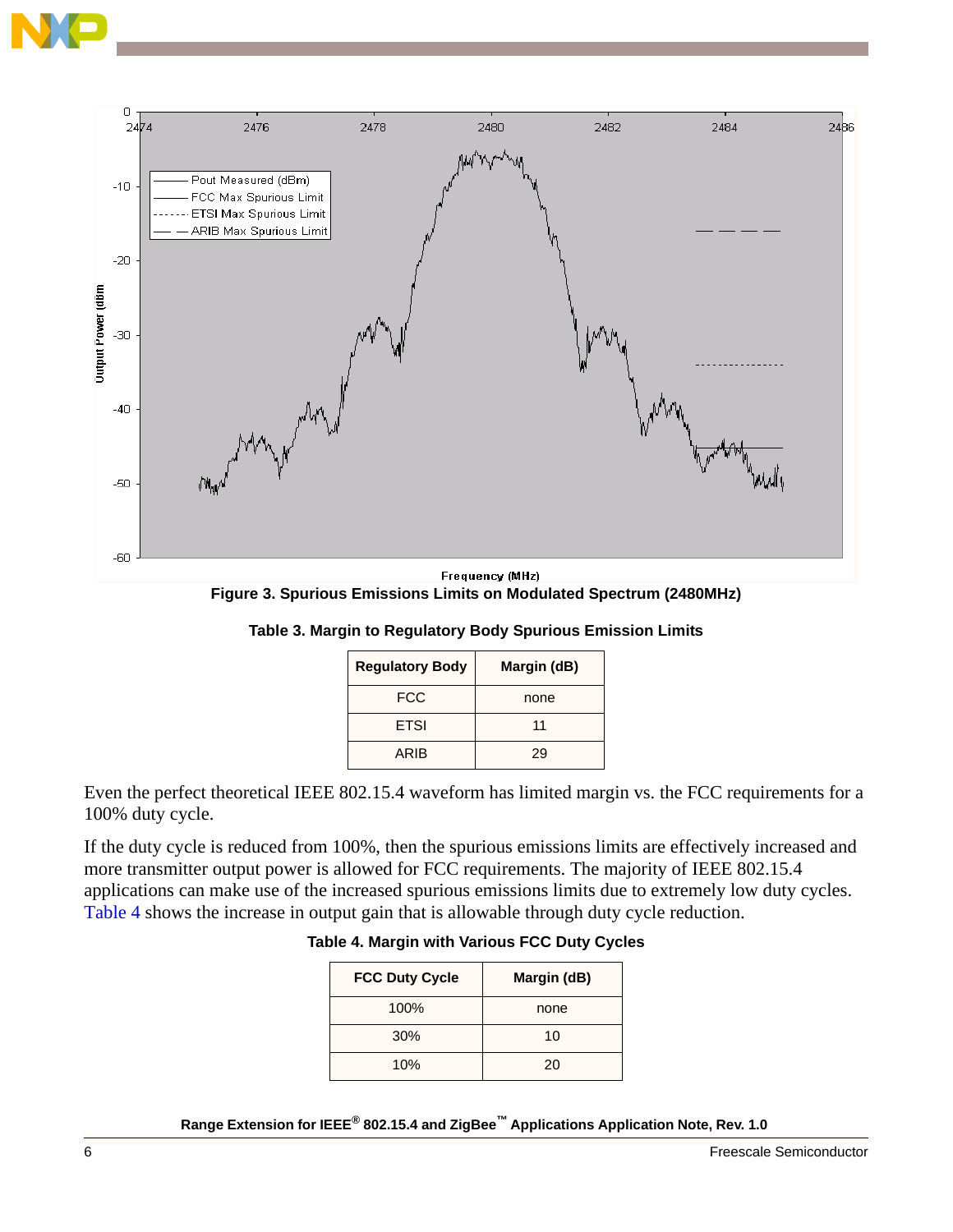

20Db is the maximum relaxation allowed by the FCC for duty cycle.

<span id="page-6-1"></span>If the application tolerates disuse or reduced power of the upper channels and the lowest channel, even more transmitter output power will be allowed. [Table 5](#page-6-1) and [Figure 4](#page-6-0) show these values.

| <b>Frequency Channel (MHz)</b> | Margin (dB) |
|--------------------------------|-------------|
| 2470                           | 12          |
| 2475                           |             |
| 2480                           | none        |

**Table 5. Margin with Various Frequency Channels**



**Figure 4. Increase in Output Power vs. Frequency Channel**

<span id="page-6-0"></span>Capability of operation on all channels is required to be fully IEEE 802.15.4 compliant. However, different transmit power levels can be used on different channels.

The addition of an external PA could result in harmonics that exceed the spurious emissions limits imposed by the regulatory bodies. For example, both the 2nd and 3rd harmonics fall in the FCC restricted spurious emissions bands. As the duty cycle is reduced, an increase in harmonic power is allowed as shown in [Figure 5](#page-7-1) for FCC requirements. Duty cycle reduction and/or the use of a low-pass or band-pass output filter may be necessary. There are small and efficient ceramic monolithic devices manufactured by a range

**Range Extension for IEEE® 802.15.4 and ZigBee™ Applications Application Note, Rev. 1.0** 

**Freescale Semiconductor** 7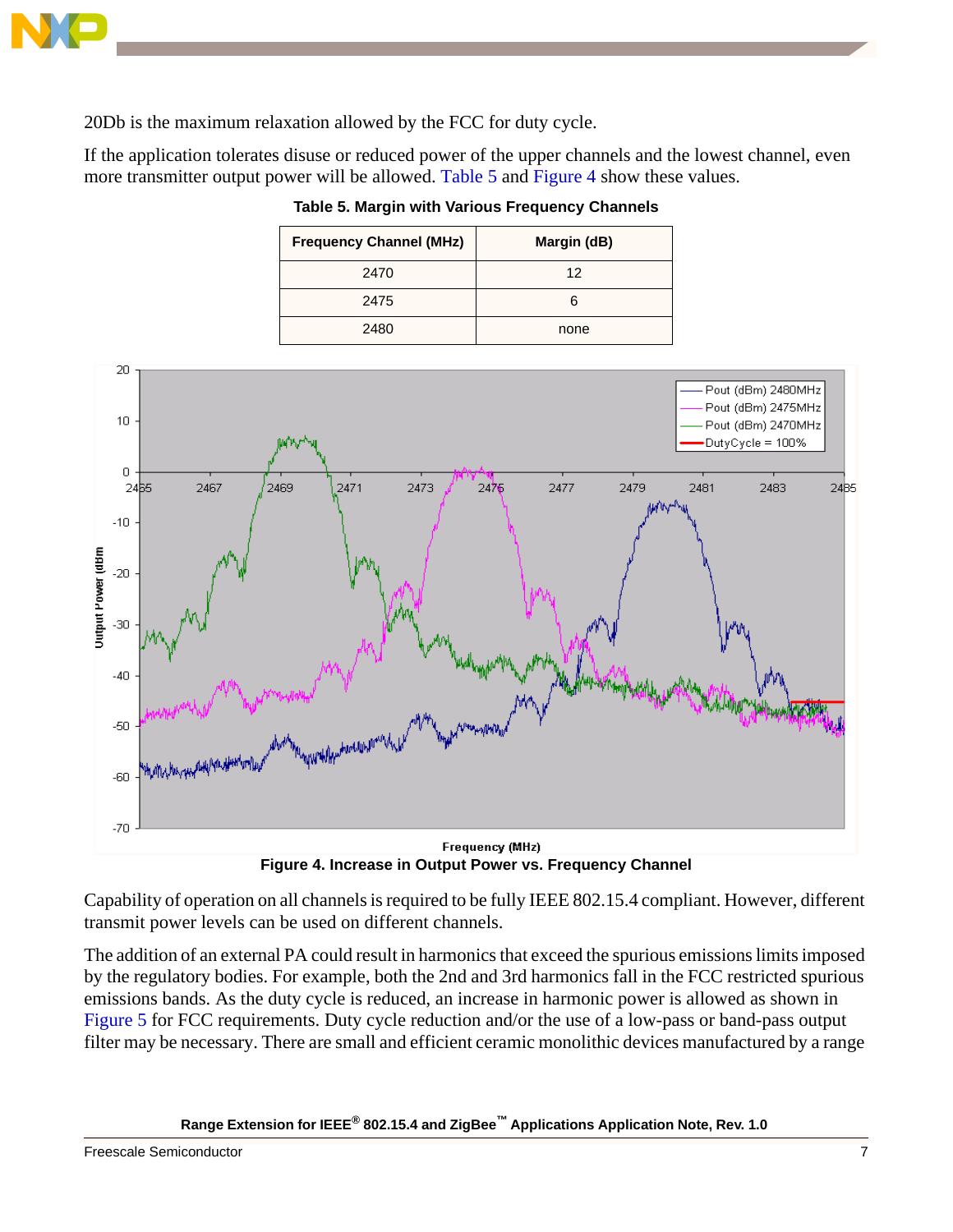

of suppliers. The manufacturers can assist in selecting the proper device for a given application. (See [Section 4.3, "Ceramic Filters".](#page-10-1)) In some cases, a lumped-element LC filter may be adequate.



Frequency (MHz) **Figure 5. Spurious Emissions Limits on 2nd and 3rd Harmonics**

## <span id="page-7-1"></span><span id="page-7-0"></span>**3 Practical Test Implications**

The standards cited in this note specify the transmitter output power and spurious emissions limits that the unit under test is required to pass in order to be certified. At first glance, it appears to be simple exercise to calculate the maximum output power allowed, but there are a range of factors that complicate matters. The following sections describe these factors.

### **3.1 Antenna Gain**

Some of the regulatory testing is performed as radiated tests, and the gain of the antenna at the frequency of interest becomes a factor in the measurements. Gain for an embedded antenna can vary considerably, from less than –5 dBi to more than 5 dBi, even on simple antennas. This could result in more than 10 dB of difference from one design or layout to another, even for an identical transmitter.

### **3.2 Measurement Accuracy**

RF measurements are always subject to some tolerance. Even with careful calibration, conducted tests at two different test houses can show more than 2 dB of difference.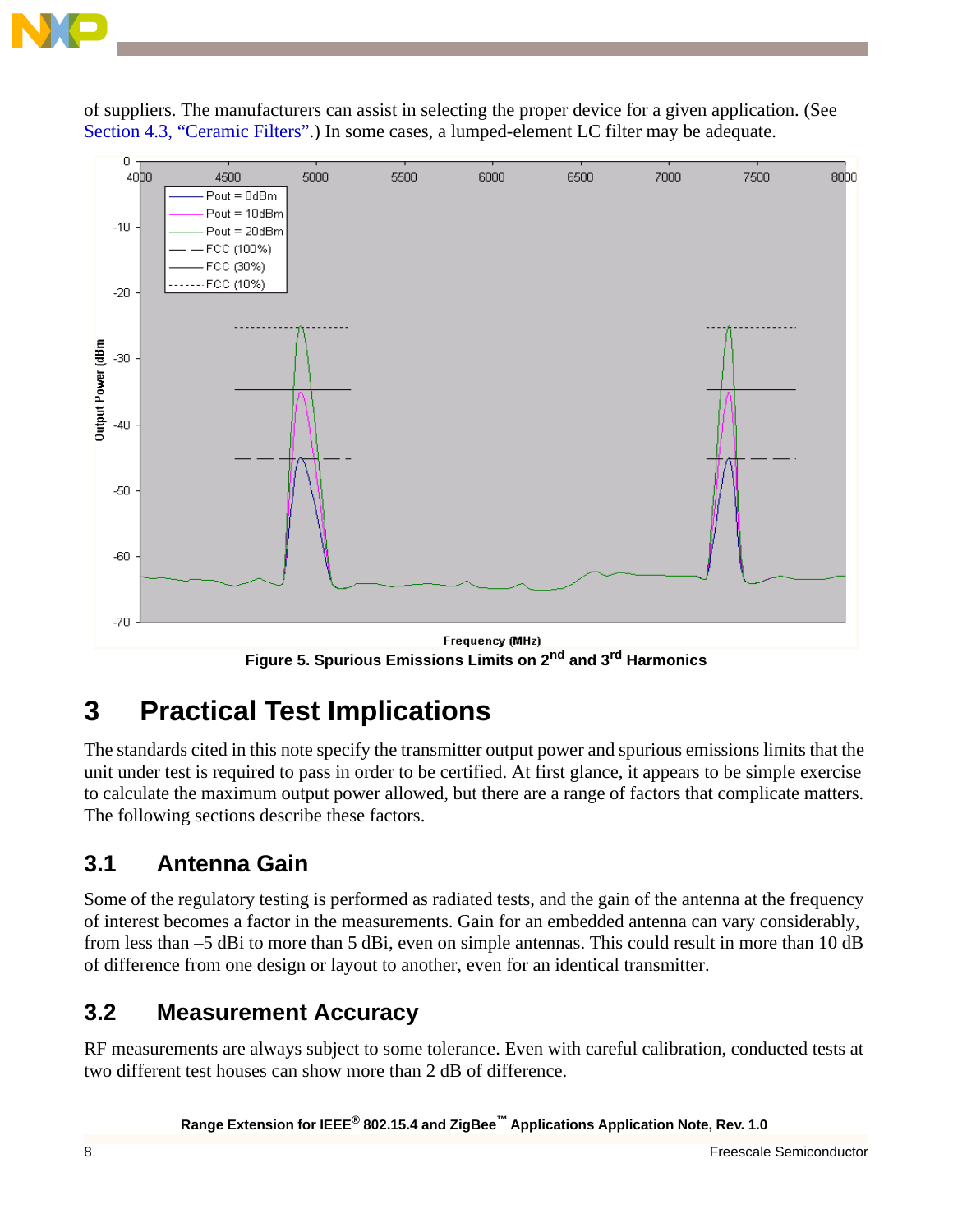

Radiated tests are subject to even higher tolerances, and the repeatability of these measurements is worse than conducted measurements.

### **3.3 Test Setup**

The test set-up parameters (bandwidth, sweep time, trace parameters, etc) may significantly affect the measured values and cannot be controlled by Freescale, as these are determined by the particular test case and test house. Consequently, tests results vary considerably from one test house to another.

Freescale recommends that when a PA is used the relevant test house be contacted early in the design process and preliminary tests be performed on prototype samples. The measured results from the test house will indicate the power level that may be allowed in the final product.

### **3.4 PCB Layout and Shielding**

Some harmonic emissions can radiate directly from PCB traces themselves. This is because a trace that is electrically short at 2.4 GHz may approach 1/4 or 1/2 wave at a harmonic frequency. This is especially true for the higher harmonics.

Also, a metal shield that is effective at 2.4 GHz may provide less attenuation at a harmonic frequency. This depends on the design itself and how it is attached.

### **3.5 Component Selection**

Component selection can also be an important factor. For example, most ceramic monolithic baluns provide a degree of harmonic attenuation inherent to the design. However, the degree of attenuation can vary from one component vendor to another.

Another item to consider is that PA matching components built by different vendors may have identical performance at 2.4 GHz, but their performance at harmonic frequencies can vary a great deal. This means that identical parts from different vendors can produce different transmitter harmonic levels.

## <span id="page-8-0"></span>**4 Device Examples**

An external LNA may be used in addition to a PA to increase range. The LNA has the obvious advantage of not being constrained by the regulatory standards that strictly limit the transmitter output power. This section describes some example LNAs, PAs, and ceramic filters.

### **4.1 LNA Devices**

The increase in receiver sensitivity with the use of an external LNA is determined by the gain and noise figure of the LNA. If the LNA gain is adequate (>10 dB), the noise figure of the LNA will be the primary factor in determining the achievable sensitivity; thus, it becomes important to use a low noise LNA transistor.

The MC1319x evaluation board has an on-board LNA with a gain of approximately 10.5 dB. Measured sensitivity without the LNA was –95 dBm while measured sensitivity with the LNA was –103 dBm.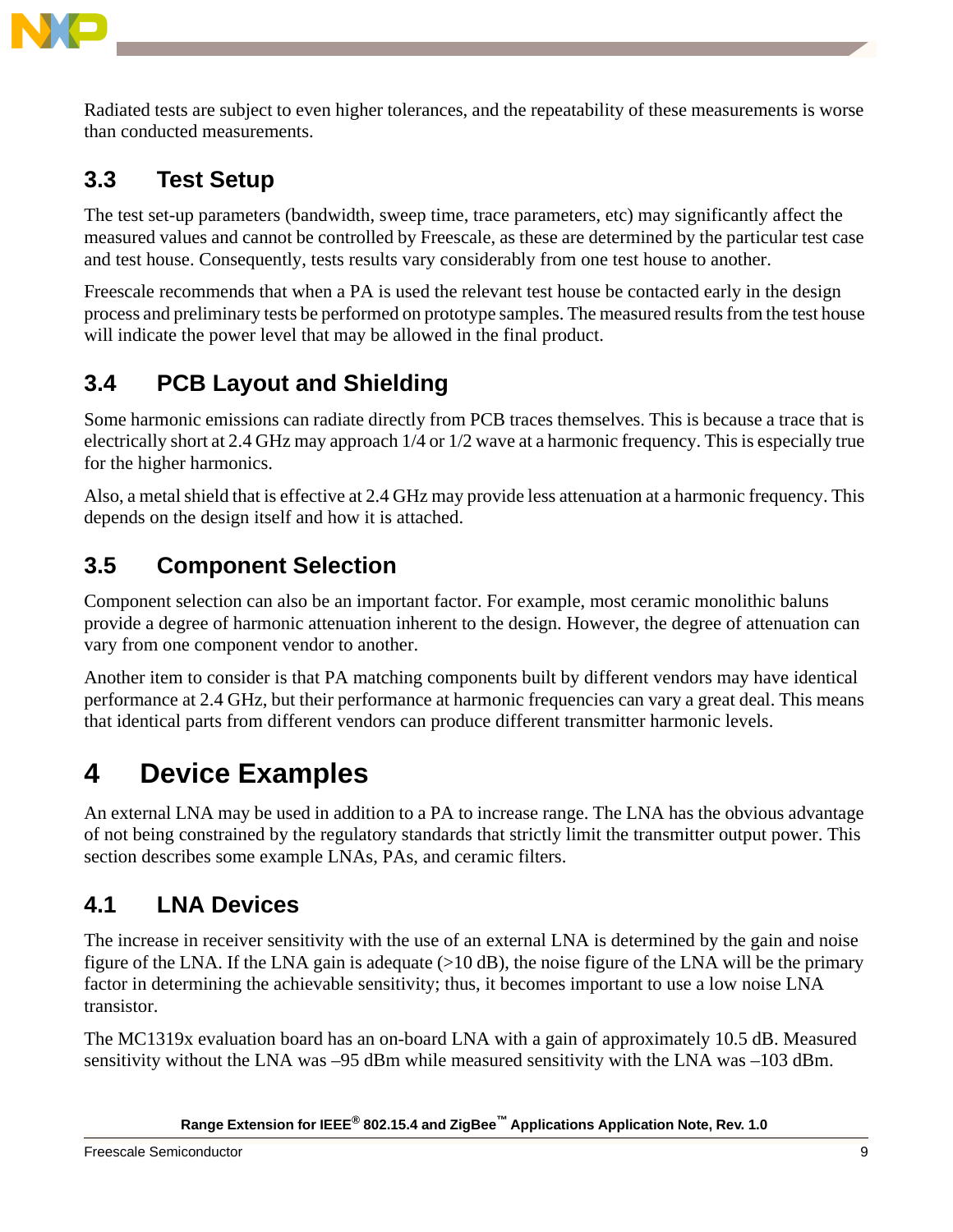

The increase in sensitivity with the use of the LNA resulted in an increase in range. (See Freescale Application note, AN2902.) This characterization was performed with no obstructions (line of sight) in a remote outdoor setting. Remember, if range is limited due to ambient noise and EMI in the 2.4 GHz band, such as that from heavy WLAN traffic, then an LNA may be of limited benefit.

<span id="page-9-1"></span>

| <b>Vendor</b> | <b>Device</b>  | Gain              | <b>Noise Figure</b> | <b>Enable Pin?</b> | <b>Other Parameters</b>                        |
|---------------|----------------|-------------------|---------------------|--------------------|------------------------------------------------|
| Freescale     | MBC13720       | 12 dB             | $<$ 3 dB            | Yes                | MMIC, low external parts count, bypass feature |
| <b>NEC</b>    | NE661M04       | 13dB              | $<$ 1.6 dB          | No.                | High performance, high frequency transistor    |
| <b>NEC</b>    | NE662M04       | $14.5 \text{ dB}$ | < 1.4               | <b>No</b>          | High performance, high frequency transistor    |
| <b>NEC</b>    | UPC8231TK      | $17.0 \text{ dB}$ | $<$ 1.3 dB          | Yes                | MMIC, high gain                                |
| Infineon      | <b>BGA622</b>  | 12 dB             | $<$ 1.5 dB          | <b>No</b>          | Low external parts count                       |
| Infineon      | <b>BFP420</b>  | 13.6 dB           | $<$ 1.4 dB          | No.                | High performance, high-frequency transistor    |
| Phillips/NXP  | <b>BGA2012</b> | 11.5 dB           | $<$ 2.5 dB          | Yes                | MMIC, low external parts count                 |

**Table 6. LNA Devices**

[Table 6](#page-9-1) lists some LNA devices and some of their relevant specifications.

### **4.2 PA Devices**

A suitable PA device should be capable of supplying the requested output power, and should not degrade the transmitted signal. Because O-QPSK modulation is used for IEEE 802.15.4, a linear PA is required to avoid an increase in the sidebands and EVM. A PA device designed for Bluetooth applications can be used, but the output power will have to be reduced from the device rating listed for a Bluetooth signal.

Harmonics will increase with the use of a PA and these will need to be filtered out.

<span id="page-9-0"></span>[Table 7](#page-9-0) lists devices with their respective output 1 dB compression point. It may be possible to use these devices to the 1 dB compression point, but EVM and spurious emissions should always be checked for degradation compared to operation without a PA.

| <b>Vendor</b> | <b>Device</b>    | Output 1 dB<br><b>Compression Point</b> |
|---------------|------------------|-----------------------------------------|
| Freescale     | MBC13720         | 14 dBm                                  |
| Freescale     | <b>MMG2401</b>   | $>20$ dBm                               |
| NFC           | <b>UPG2301TQ</b> | $>22$ dBm                               |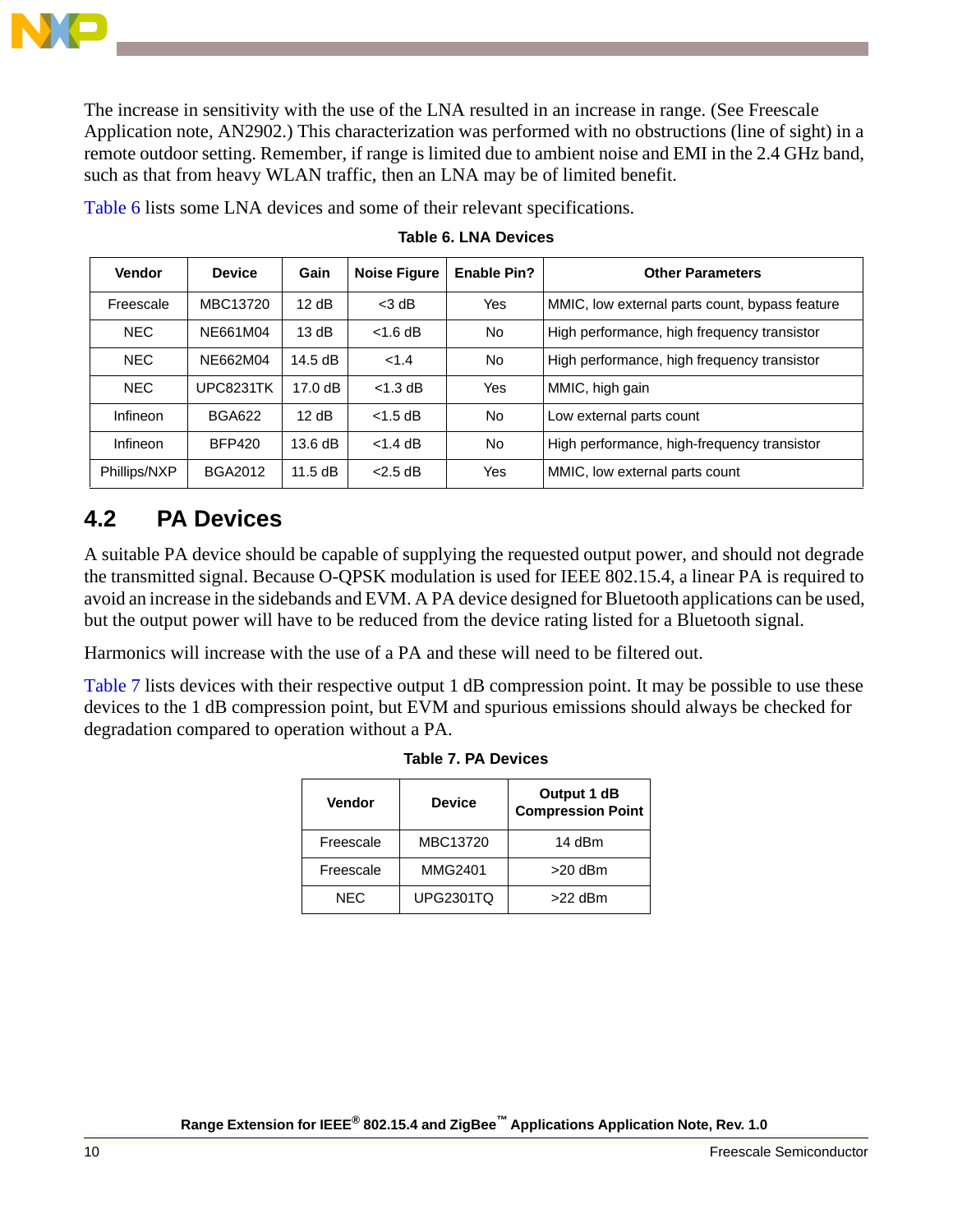

#### <span id="page-10-1"></span>**4.3 Ceramic Filters**

<span id="page-10-2"></span>[Table 8](#page-10-2) shows commonly selected output ceramic filters for the ISM band.

| Vendor   | <b>Device</b>    |
|----------|------------------|
| Murata   | LFB182G45SG9B740 |
| Johanson | 2450BP18C100A    |
| Johanson | 2450BP41D100B    |

#### **Table 8. Ceramic Filters**

## <span id="page-10-0"></span>**5 Modules**

Modular designs are currently available from several suppliers that include an external PA and/or LNA. Freescale strongly recommends that a small quantity of these be obtained, so that performance of designs with an external LNA and/or PA can be evaluated quickly in the intended application.

In some cases, rather than develop a new design in house, it may be an advantage to purchase a modular design, or to license the design of an existing module.

The following is a partial list of companies that produce modules with the Freescale series of IEEE 802.15.4 transceivers:

- L.S. Research ([www.lsr.com\)](http://www.lsr.com)
- Maxstream ([www.maxstream.com](http://www.maxstream.com))
- Panasonic ([www.digikey.com](http://www.digikey.com))